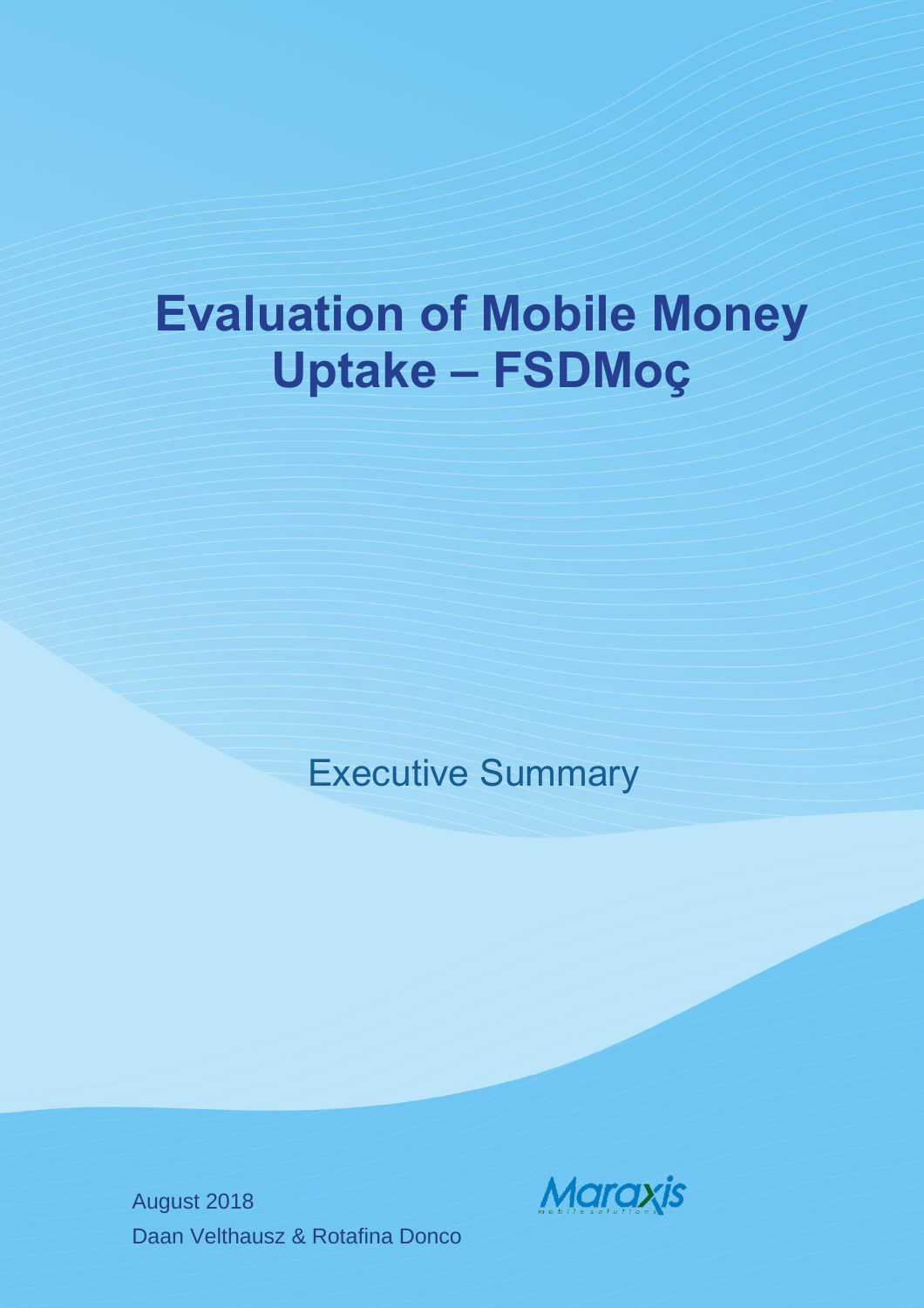# **Executive Summary**

## **Background information**

The Financial Sector Deepening, Moçambique (FSDMoç) is a six-year programme funded by the UK International Development Agency (DFID) and Swedish International Development Cooperation Agency (SIDA) whose mission is to identify and partner with key market stakeholders, offering targeted investments and insights to promote the financial sector to improve financial inclusion. FSDMoç partnered with M-Pesa Mozambique (2016 to 2018) to increase the uptake of the mobile money in the country and to reinforce M-Pesa's on-going *Pedro* strategy to increase the number of current M-Pesa customers (users) and to accelerate uptake by 1 million more users via the use of promoters. FSDMoç commissioned an endterm evaluation to gauge the results achieved during the two-year partnership to:

- Improve understanding on the use of mobile money.
- Provide conclusions on opportunities and challenges in the mobile market system of Mozambique.
- Provide details on the efficiency, effectiveness and sustainability of M-Pesa interventions in Mozambique.

## **Methodology**

#### **Research design & sampling for the survey**

A mixed research approach employing both qualitative and quantitative methods was used. Four provinces were sampled for the study (Maputo city, Gaza, Manica and Nampula) and multi-stage sampling was used to select provinces, districts and communities. The recruitment of households was undertaken randomly using a zigzag pattern and the first adult (18 years or above) who answered the door was eligible to participate in the survey. Respondents were either M-Pesa users<sup>1</sup> or non-users<sup>2</sup>.

#### **Sampling for the qualitative research**

Focus group discussions (FGDs) with M-Pesa users and Key Informant Interview (KIIs) with M-Pesa staff, FSDMoç staff, promoters and agents, were undertaken to inform the qualitative part of the study.

#### **Methodological limitations**

 $\overline{a}$ 

- Selection bias, especially during the first stage, which was skewed toward provinces and districts where the *Pedro* strategy was being implemented. Generalizability to the whole population is therefore not applicable. Nevertheless, randomization was applied in all the selection stages even at the household level.
- Interviewer bias especially during interviews where it is possible to induce the participant to provide the perceived "right" answers by the enumerator. Undertaking a pilot and a lot of exercises and simulation mitigated this.
- The zigzag selection of households could induce the exclusion of hard to reach households.

<sup>1</sup> M-Pesa users in this study are defined as those adults 18 or above that uses M-Pesa, either his own registered M-Pesa account or someone else's M-Pesa account

<sup>2</sup> A non-user & M-Pesa users in this study are defined as those adults 18 or above who does not use an M-Pesa account.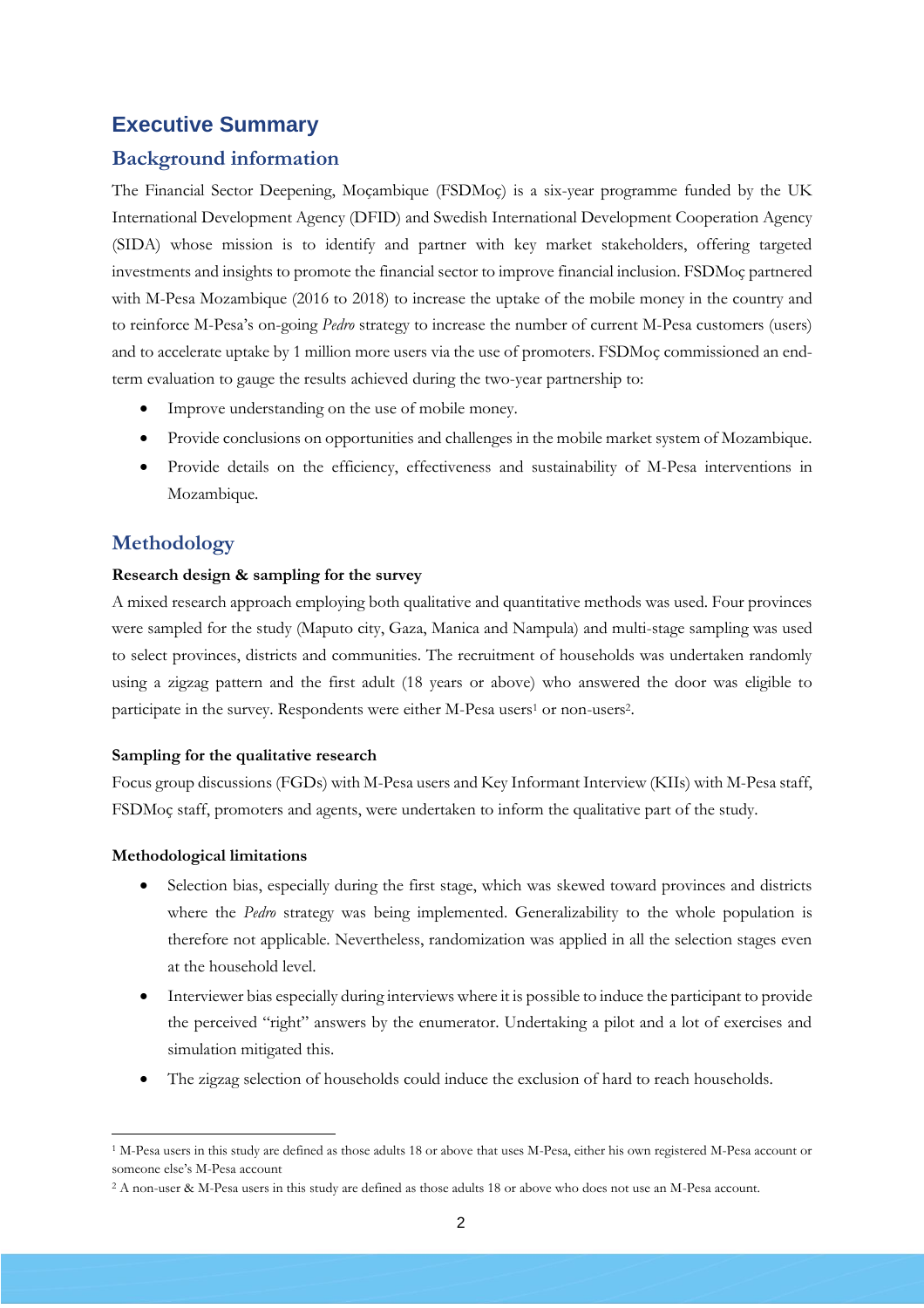# **Findings**

#### **Demographic characteristics**

- M-Pesa users have an average age of 32.9 years and non-users an average of 36.3 years.
- M-Pesa users are more literate (94%) compared to non-users (78%). In addition, more (67%) of the M-Pesa users were more likely to have attained secondary education (67%) compared to non-users (41%). There is a positive correlation between education level and the number of new accounts opened by promoters, indicating that the higher the level of education, the more likely a person will open a mobile account.
- M-Pesa users have a higher average income than non-users.
- Non-users are more likely to be unemployed (31%) compared to M-Pesa users (18%).
- M-Pesa users are more likely to use other formal financial services like banks, microfinance and insurance corroborated by the existence of a strong positive correlation between average household income per capita and usage of other financial services.

#### **Objective 1: Improving understanding of the usage of mobile money**

- Though the adoption of mobile money is not as high as in Kenya and Tanzania, the tendency in Mozambique is moving towards Kenya's reality where there is a dominance of one mobile money provider: M-Pesa.
- Households with M-Pesa users have much more income than households of non-users. This suggests that those that have more money have more exposure and/or are more likely to sign-up to M-Pesa services and that targeted M-Pesa rollout interventions are needed to improve financial inclusion of the poorest and hardest to reach.
- The M-Pesa penetration rate in urban areas is more than 50% (in Maputo city it is more than 70%) while in the rural areas where the *Pedro* strategy has been rolled out there is a penetration rate of 30% or higher.
- The presence of promoters especially in the provinces in which the *Pedro* strategy is being rolled out has contributed to the mobile money uptake. The presence of promoters in a community in conjunction with age and a well-established agent network can (statistically significantly) contribute to the increase in mobile money uptake.

Despite the above highlighted successes, concerns for the mobile money sector, especially M-Pesa include: fraud, inefficient customer care line that does not respond to users' concerns on a timely manner and perceived high tarrif rates by the users mainly because of their low purchasing power.

# **Objective 2: Conclusions of opportunities and challenges in the mobile market system Opportunities**

 There is potential for increase of market share in the mobile money market because of the existence of people who are not financially included. According to the survey results, 55% of the respondents reported to have a mobile money account. There was evidence of high demand of M-Pesa mobile services even in areas where the Vodacom network was poor or non-existent, like for example in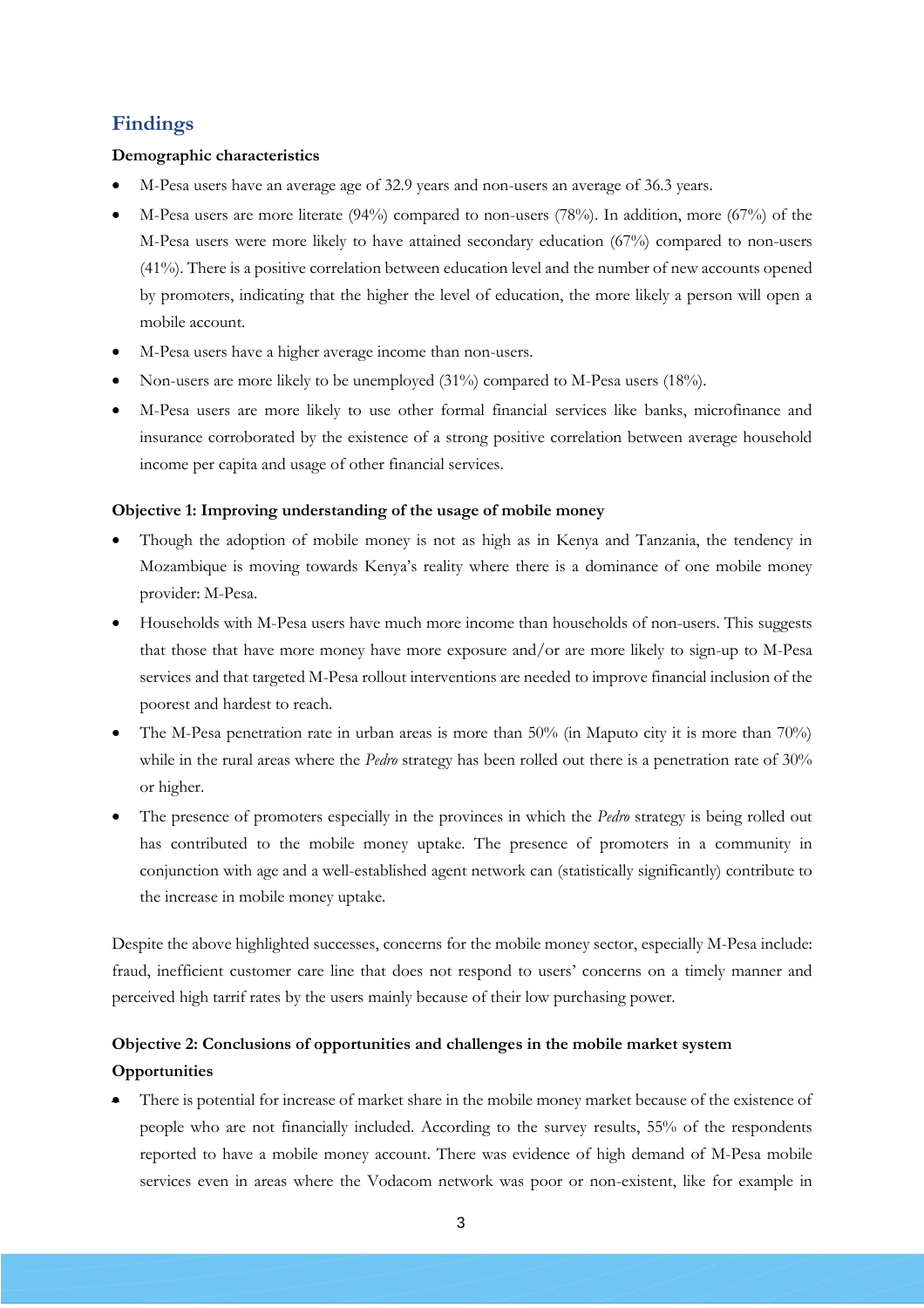Corrane (Nampula province), Mavonde and Nhaurombe (Manica province) there were people who had M-Pesa accounts. To use these accounts, they travel to the nearest cities where Vodacom network accessibility is good and agents guaranteed to transact their M-Pesa accounts exist.

- The Government of Mozambique is enthusiastic to improve the financial inclusion rate in the country hence in 2016 the government approved the financial inclusion strategy (2016-2022). One of the main pillars of the strategy is to improve access to financial services. This is an opportunity for the mobile money sector to capitalize on the opening (especially on access to financial services) created by the strategy. According to KIIs (M-Pesa & FSDMoç), the existing legislation in Mozambique is not a hindrance to the expansion of the mobile money services.
- Unemployment rate is still high in Mozambique (25% according to Trading economics<sup>3</sup>), the expansion of mobile money services in the country is an opportunity for job creation. Most of the promoters and agents who participated in the interviews, cited unemployment as one of the main reasons why they are working with M-Pesa. There is willingness of people especially young people to work with mobile money providers to improve their livelihood.
- There is high demand for savings accounts that generate interests, services that facilitate transactions across mobile money operators and loans for agents so that they are able to manage their e-float.

#### **Challenges**

 $\ddot{\phantom{a}}$ 

- Underdeveloped mobile network infrastructure that slows the progress of mobile money uptake. Due to national regulations, Vodacom and M-Pesa are different legal entities, nevertheless, M-Pesa's mobile money operations depends fully on the network of Vodacom. M-Pesa being the dominant mobile money service provider in Mozambique and the main M-Pesa shareholder limits the permeation of the M-Pesa services in areas where the network coverage of other mobile money providers such as Movitel is strong.
- Low purchasing power of users increases the duration that the firm can expect to reach break-even point. This is because of the low volume of revenue creating transactions translates into a long period of waiting for return on investments. In the M-Pesa's case, an estimated 10.3 months in urban areas are needed to earn enough revenue from the newly signed up clients to compensate the monthly cost of one promoter. In rural areas, the time to generate enough revenue to cover the monthly cost of the promotor is double the time of the urban areas.
- Fraud continues to be an issue in the mobile money industry where innocent people can be robbed through identity theft, hacking or some other means.
- Low literacy rate of users especially in the rural areas affects their understanding of the importance of the use of financial products. Many (41%) non-users keep money at home for saving purposes.

<sup>3</sup> https://tradingeconomics.com/mozambique/unemployment-rate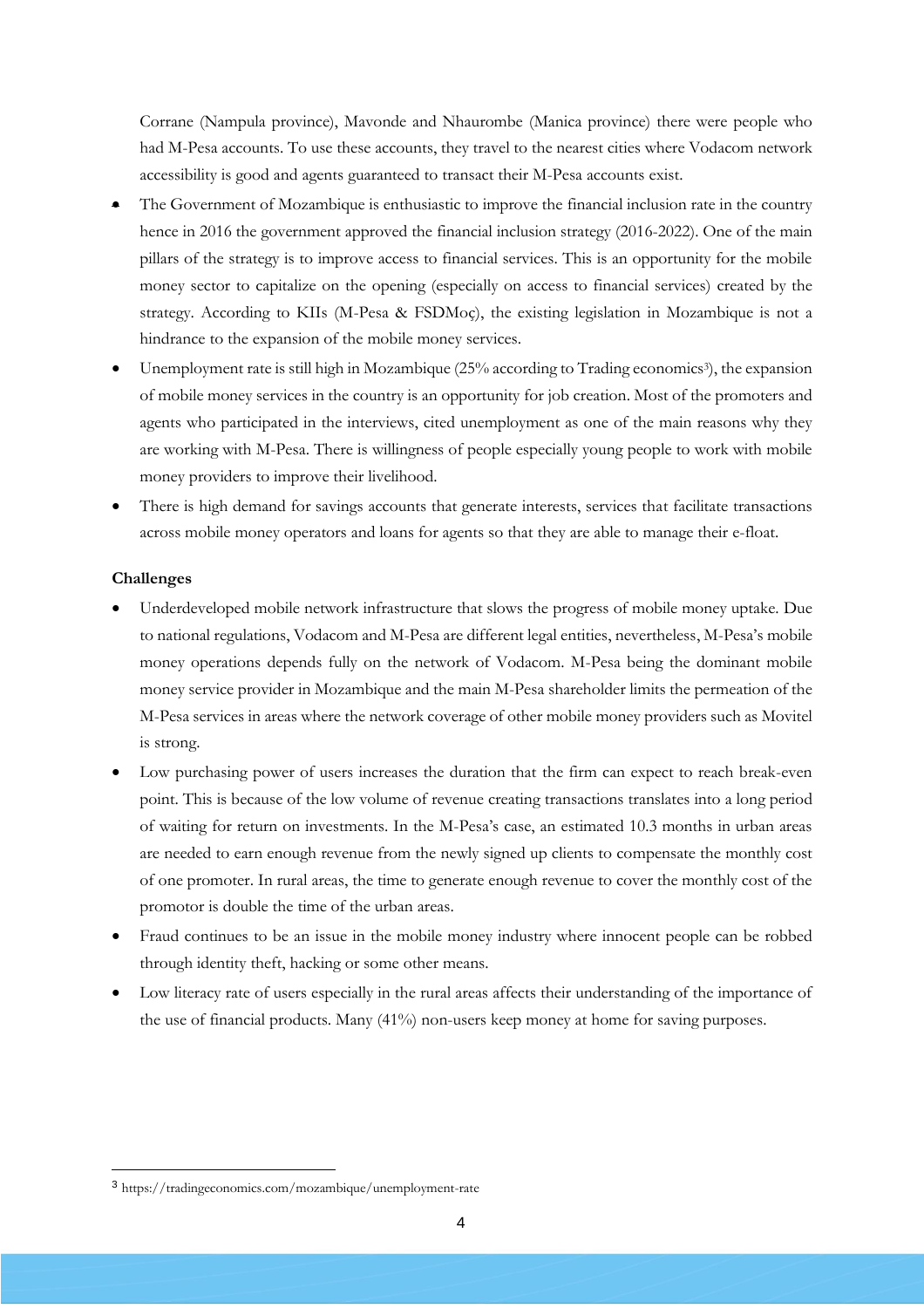# **Objective 3: Details on the efficiency, effectiveness and sustainability of M-Pesa interventions in Mozambique.**

**Efficiency**: The following outputs were achieved through the partneship :

- Achievement of set targets within the stipulated timeframe. Additional 1,200,000 M-Pesa users within the 2-year period of the partnerships.
- Development of a promoters' model (one of its kind in Africa) to act as a catalyst in the process of increasing the uptake of mobile money in Mozambique.

**Effectiveness**: The partnership reinforced M-Pesa's penetration rate, which the research estimates to be above 50% in many of the urban areas where the *Pedro* strategy was rolled out.

**Sustainability**: It is likely to take longer for M-Pesa to break even from investments in rural areas as opposed to investing the promoters' model in the urban areas. There is less incentive for investing in the rural areas for M-Pesa in the short-run as a profit-making organization due to delays of the return on investments. Subsidies through donor funding could be one of the options available to propagate financial inclusion of mobile money especially in the rural areas.

# **Conclusions**

It is therefore rational to conclude from the findings that:

- M-Pesa users are younger, more urban, better educated and wealthier in relation to the non-users who are likely to have less education, more likely to be unemployed and have lower average household incomes.
- Mozambique's mobile money market is similar to Kenya's in that there is one mobile money operator dominating. Hence, M-Pesa Mozambique could benchmark and consolidate its position through applying the lessons learned from Kenya.
- The promoter model through the partnership improved the uptake of mobile money in the country especially in the urban areas.
- There is a huge potential for mobile money providers especially reinforced by the characteristics of non-users who favour keeping money at home.
- Challenges in the mobile money industry include fraud, low literacy levels, underdeveloped mobile network infrastructures, reduced purchasing power of both users and agents, which affect their capability to spend.
- The time it takes to break-even especially in rural areas due to reduced purchasing power can be a disincentive for M-Pesa to continue investing in the rural areas hence subsidies through donor funding could be one of the options to boost financial inclusion especially in the rural areas.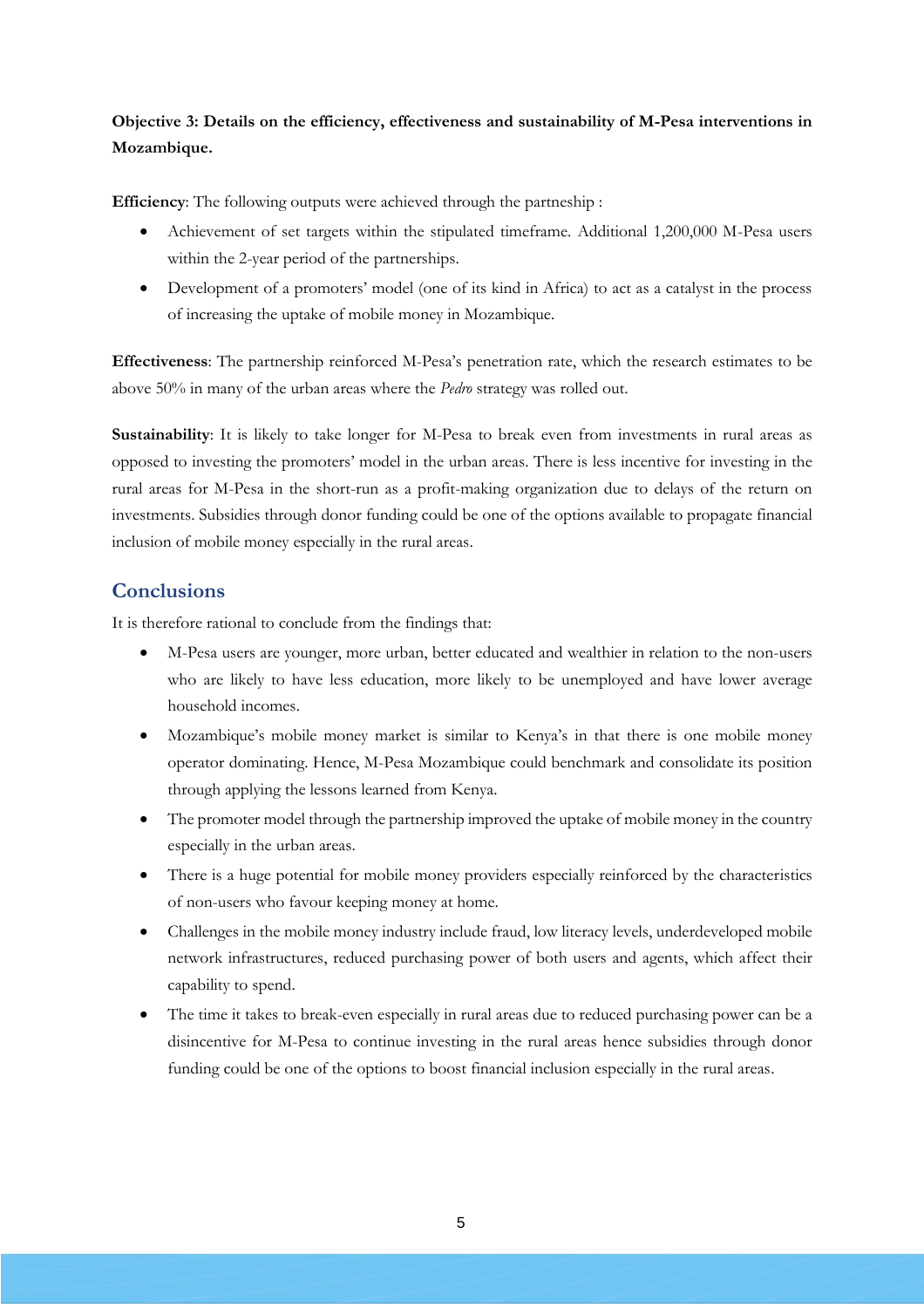# **Recommendations**

#### **FSDMoç/Donor**

With investment undertaken during the past two years, the results are positive with particularly strong uptake in urban areas, which is positive as some people in the urban areas are also financially excluded. There is more work to be done to promote financial inclusion in Mozambique especially in the rural areas, although M-Pesa uptake has also increased in these areas.

There is no need to keep subsiding the promoter model as it is, however, if additional investment from FSDMoç into mobile money services is made to further increase the formal financial inclusion. This could be focused on:

- Promoting M-Pesa services that are targeting new (rural) areas to reach people that are financially informally included and excluded. This requires a cohesive promoter monitoring and incentive scheme.
- Emphasis on customer education (both existing and new clients) could be achieved through transforming promoters to "educators". This however, requires a solid incentive model for promoters for it to work.
- Collaborating with other NGOs, local entities to boost the financial ecosystem in order to grow/encourage/invest in economic activities in identified potential new areas/villages suitable for introducing M-Pesa.

#### **M-Pesa**

Growing M-Pesa, requires stimulating the current mobile money users to transact more, in terms of volume of the transactions, in amounts per transaction, as well as converting the non-users into mobile money users, especially in the rural areas. However, this also requires taking into account:

- Motivating/incentivizing promoters to explore the "hard to reach people/areas", which needs a proper monitoring and incentivising mechanism.
- There is a demand for new M-Pesa services to be introduced to end-users: especially savings with interest (also to saving groups) and loans/micro credits.
- Current M-Pesa support structure is under-staffed. Additional organizational support needs to be improved by increasing M-Pesa staff.
- The joint (Vodacom/M-Pesa) customer service line cannot cope with the rapid growth of the number of new clients and needs to be adequately resourced as well. Investing resources and efforts to continuously build customer satisfaction and trust in the M-Pesa organisation and services is crucial.
- Back-end systems should be reliable to deal with the increased number of customers and foreseen transactions that can also deal with increased growth, so that there is no delay or loss of transaction notifications.
- Currently, there seems to be limited usage of data analytics on M-Pesa usage/enrolment. M-Pesa can gain new insights analysing their data to make better decisions on how to gain more new customers and ultimately generate more revenues from M-Pesa transactions.